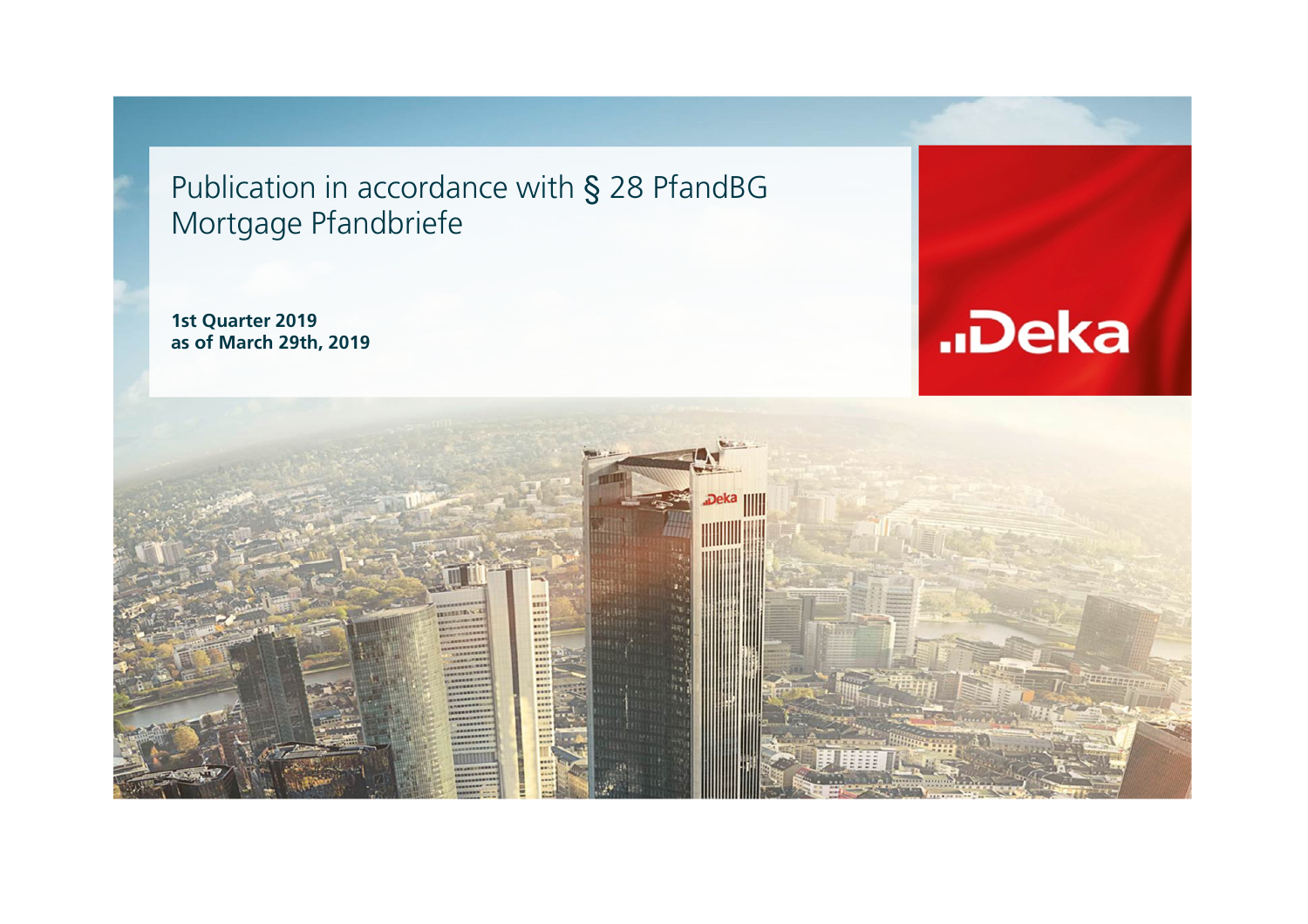## **Table of contents**

| <b>Publication in accordance with § 28 PfandBG</b>                                                                   | Page(s)       |
|----------------------------------------------------------------------------------------------------------------------|---------------|
| I. Nominal value                                                                                                     | 3             |
| II. vdp-Credit qualitiy differentiation model                                                                        | 3             |
| Derivatives contained in cover pool<br>III.                                                                          | 3             |
| IV. Nominal value and net present value                                                                              | 4             |
| V. Maturity structure                                                                                                | 5             |
| Breakdown of cover pool by size<br>VI.                                                                               | 6             |
| VII. Fixed-interest rate assets                                                                                      | 7             |
| VIII. Volume-weighted average maturity elapsed                                                                       | $\mathcal{I}$ |
| IX. Weighted average mortgage lending value                                                                          | 7             |
| X. Additional cover pool assets                                                                                      | 8             |
| Exceedances<br>XI.                                                                                                   | 9             |
| Breakdown of cover pool<br>XII.                                                                                      | $10 - 12$     |
| Debts in arrears > 90 Days (in mill EUR)<br>XIII.                                                                    | 13            |
| XIV. Total amounts of nonperforming assets, if at least 5% of each individual claim are non performing (in mill EUR) | 13            |

#### **Additional voluntary information**

| I. Additional voluntary information about the cover pool               |  |
|------------------------------------------------------------------------|--|
| II. Additional voluntary information about the outstanding Pfandbriefe |  |

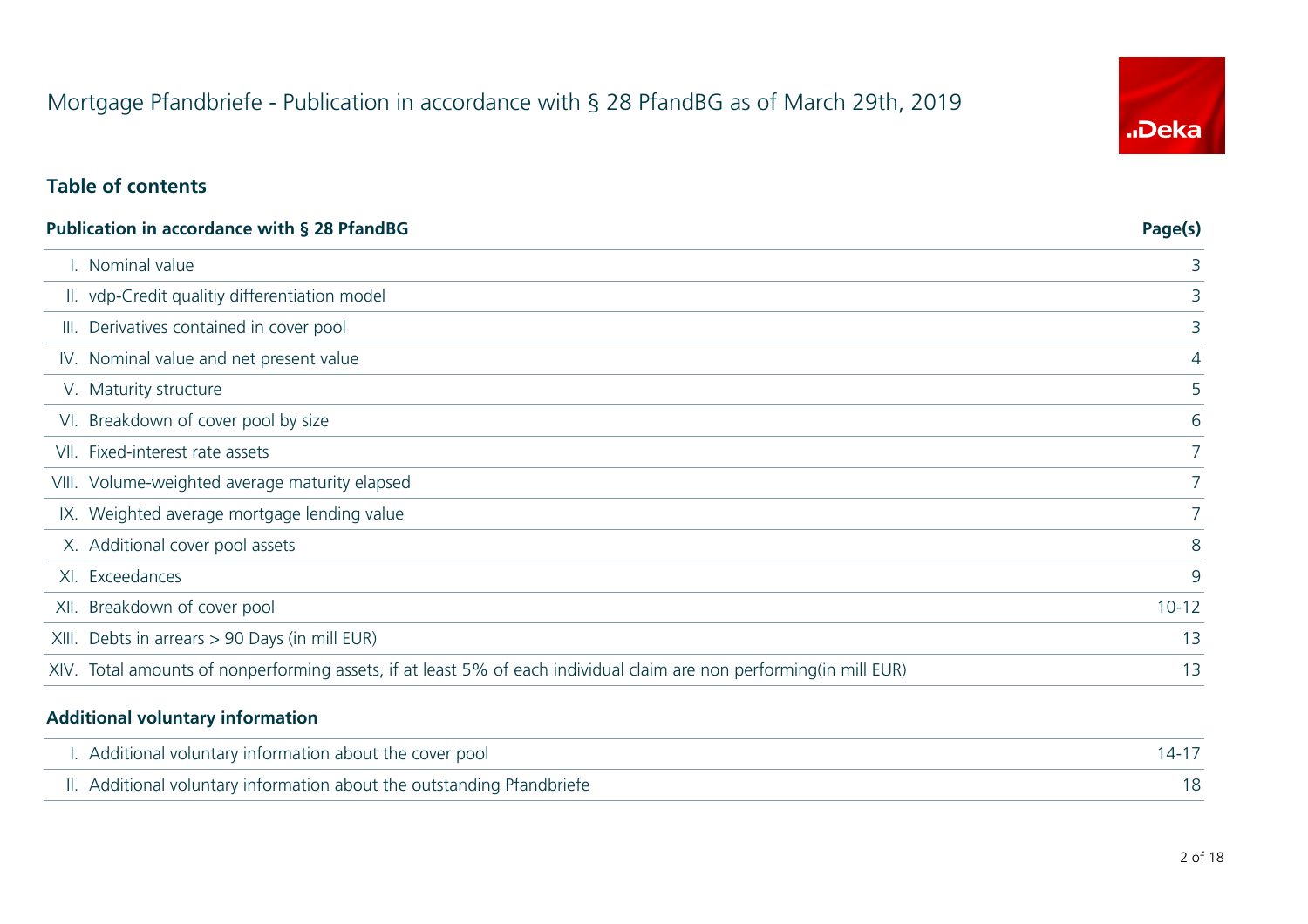

### **I. Nominal value**

| <b>Total amounts in mill EUR</b>          | <b>Nominal value</b> |         |  |
|-------------------------------------------|----------------------|---------|--|
|                                           | Q1/2019              |         |  |
| Outstanding Pfandbriefe                   | 79.5                 | 79.5    |  |
| Public sector cover pool                  | 436.8                | 349.0   |  |
| Overcollateralization                     | 357.3                | 269.5   |  |
| Overcollateralization in % of outstanding | 449.4 %              | 338,9 % |  |
|                                           |                      |         |  |

# **II. vdp-Credit qualitiy differentiation model**

| Overcollateralization in consideration of the<br>"vdp-Credit quality differentiation model" | <b>Nominal value</b> |         |         | Net present value |  |  |
|---------------------------------------------------------------------------------------------|----------------------|---------|---------|-------------------|--|--|
| in mill EUR                                                                                 | O1/2019              | 01/2018 | O1/2019 | 01/2018           |  |  |
| Overcollateralization                                                                       | 357.3                | 269.5   | 384.8   | 288.3             |  |  |
| Overcollateralization according to the "vdp-Credit quality<br>differentiation model"        | 357.3                | 269.5   | 384.8   | 288.3             |  |  |
| Overcollateralization in % of outstanding                                                   | 449.4 %              | 338.9 % | 480.4 % | 359.5 %           |  |  |

# **III. Derivatives contained in cover pool**

| <b>Total amounts in mill EUR</b> |                    | <b>Nominal value</b> |
|----------------------------------|--------------------|----------------------|
|                                  | O1/2019<br>01/2018 |                      |
| <b>Derivates</b>                 | 0.0                | 0.0                  |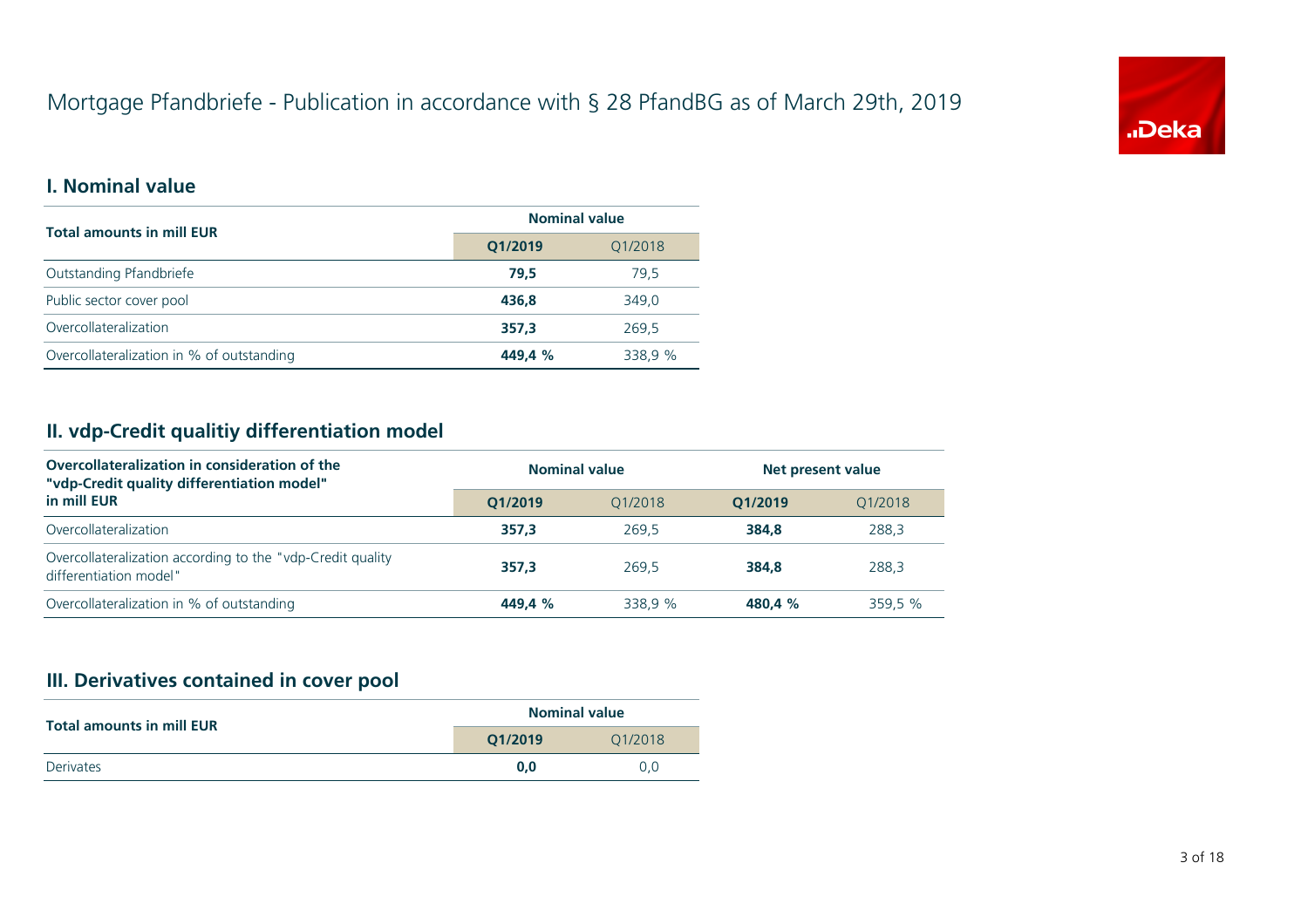

# **IV. Nominal value and net present value**

|                                           | <b>Nominal value</b> |         | Net present value |         |  |
|-------------------------------------------|----------------------|---------|-------------------|---------|--|
| <b>Total amounts in mill EUR</b>          | O1/2019              | 01/2018 | O1/2019           | 01/2018 |  |
| Outstanding Pfandbriefe                   | 79,5                 | 79,5    | 80,1              | 80,2    |  |
| Public sector cover pool                  | 436.8                | 349.0   | 464.8             | 368,4   |  |
| Overcollateralization                     | 357.3                | 269.5   | 384.8             | 288,3   |  |
| Overcollateralization in % of outstanding | 449.4 %              | 338.9 % | 480.4 %           | 359,5 % |  |

| <b>Total amounts in mill EUR</b>          | Net present value + 250 BP |         | Net present value - 250 BP |         | Net present value<br><b>Currency stress</b> |         |
|-------------------------------------------|----------------------------|---------|----------------------------|---------|---------------------------------------------|---------|
|                                           | O1/2019                    | 01/2018 | O1/2019                    | 01/2018 | O1/2019                                     | 01/2018 |
| Outstanding Pfandbriefe                   | 77,4                       | 75,6    | 83,0                       | 85,2    | 77,4                                        | 75,6    |
| Public sector cover pool                  | 426.3                      | 338.0   | 509.6                      | 404,4   | 426.3                                       | 338,0   |
| Overcollateralization                     | 348.9                      | 262,4   | 426.6                      | 319,2   | 348,9                                       | 262,4   |
| Overcollateralization in % of outstanding | 450.7 %                    | 347.0 % | 514.0 %                    | 374.8 % | 450.7 %                                     | 347,0 % |

| <b>Foreign Currencies</b> | Net present value for each foreign<br>currency (in mill) |         |         | <b>Rates of exchange</b> | Net present value<br>in mill EUR |         |
|---------------------------|----------------------------------------------------------|---------|---------|--------------------------|----------------------------------|---------|
|                           | O1/2019                                                  | 01/2018 | O1/2019 | 01/2018                  | O1/2019                          | Q1/2018 |
| <b>Total amounts</b>      |                                                          |         |         |                          | 0,0                              | 0,00    |

Remark: Net present value on Static Method basis in accordance with § 5 and § 6 PfandBarwertV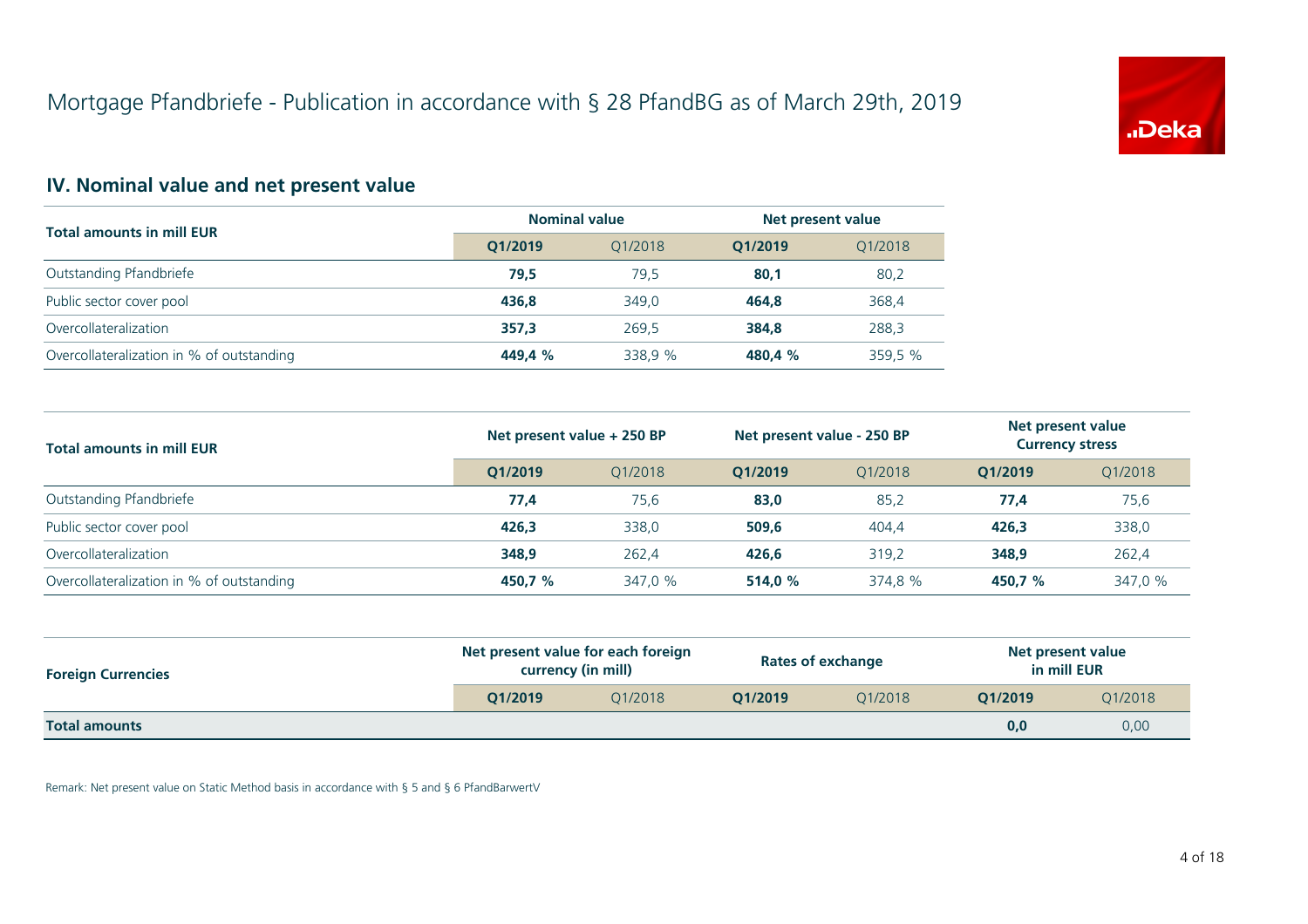

# **V. Maturity structure**

| <b>Maturity ranges</b> |        | <b>Outstanding Pfandbriefe in mill EUR</b> |         | Mortgage cover pool in mill EUR |         |         |
|------------------------|--------|--------------------------------------------|---------|---------------------------------|---------|---------|
|                        |        |                                            | Q1/2019 | Q1/2018                         | Q1/2019 | Q1/2018 |
|                        | $\leq$ | 6 months                                   | 0,0     | 0,0                             | 0,0     | 0,0     |
| 6 months               | $\leq$ | 12 months                                  | 30,0    | 0,0                             | 0,0     | 21,2    |
| 12 months              | $\leq$ | 18 months                                  | 29,5    | 0,0                             | 44,9    | 0,0     |
| 18 months              | $\leq$ | 2 years                                    | 0,0     | 30,0                            | 54,3    | 0,0     |
| 2 years                | $\leq$ | 3 years                                    | 15,0    | 29,5                            | 20,2    | 106,8   |
| 3 years                | $\leq$ | 4 years                                    | 5,0     | 15,0                            | 110,9   | 20,2    |
| 4 years                | $\leq$ | 5 years                                    | 0,0     | 5,0                             | 63,1    | 46,2    |
| 5 years                | $\leq$ | 10 years                                   | 0,0     | 0,0                             | 143,3   | 154,5   |
|                        | >      | 10 years                                   | 0,0     | 0,0                             | 0,0     | 0,0     |
| <b>Total amounts</b>   |        |                                            | 79,5    | 79,5                            | 436,8   | 349,0   |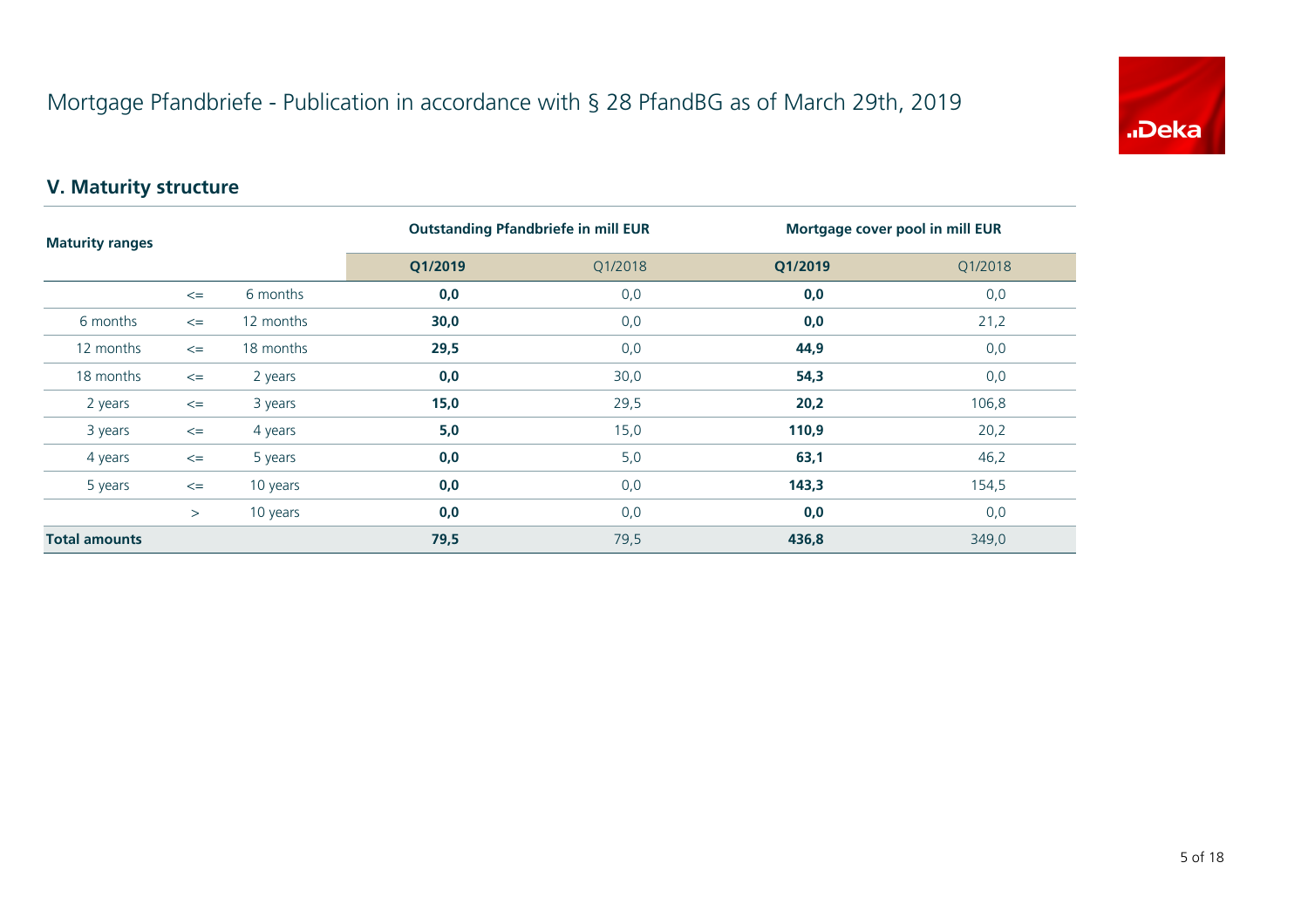

# **VI. Breakdown of cover pool by size**

| Breakdown of cover pool by size (in mill EUR) |                                   |               |         |         |
|-----------------------------------------------|-----------------------------------|---------------|---------|---------|
|                                               |                                   |               | Q1/2019 | Q1/2018 |
| Regular cover                                 | $\leq$                            | 0.3 mill EUR  | 0,0     | 0,0     |
| Mortgage Loans                                |                                   |               |         |         |
| Regular cover                                 | 0,3 mill EUR $\leq$               | 1,0 mill EUR  |         |         |
| Mortgage Loans                                |                                   |               | 0,6     | 0,8     |
| Regular cover                                 | 1,0 mill EUR $\leq$ 10,0 mill EUR |               |         |         |
| Mortgage Loans                                |                                   |               | 23,3    | 26,7    |
| Regular cover                                 | $\geq$                            | 10,0 mill EUR | 402,8   | 311,5   |
| Mortgage Loans                                |                                   |               |         |         |
| <b>Amounts</b>                                |                                   |               | 426,8   | 339,0   |
| Additional cover pool assets according to     |                                   |               |         |         |
| § 19 para. 1 no. 1, no. 2 and no. 3 PfandBG   |                                   |               | 10,0    | 0,0     |
| <b>Total amounts</b>                          |                                   |               | 436,8   | 339,0   |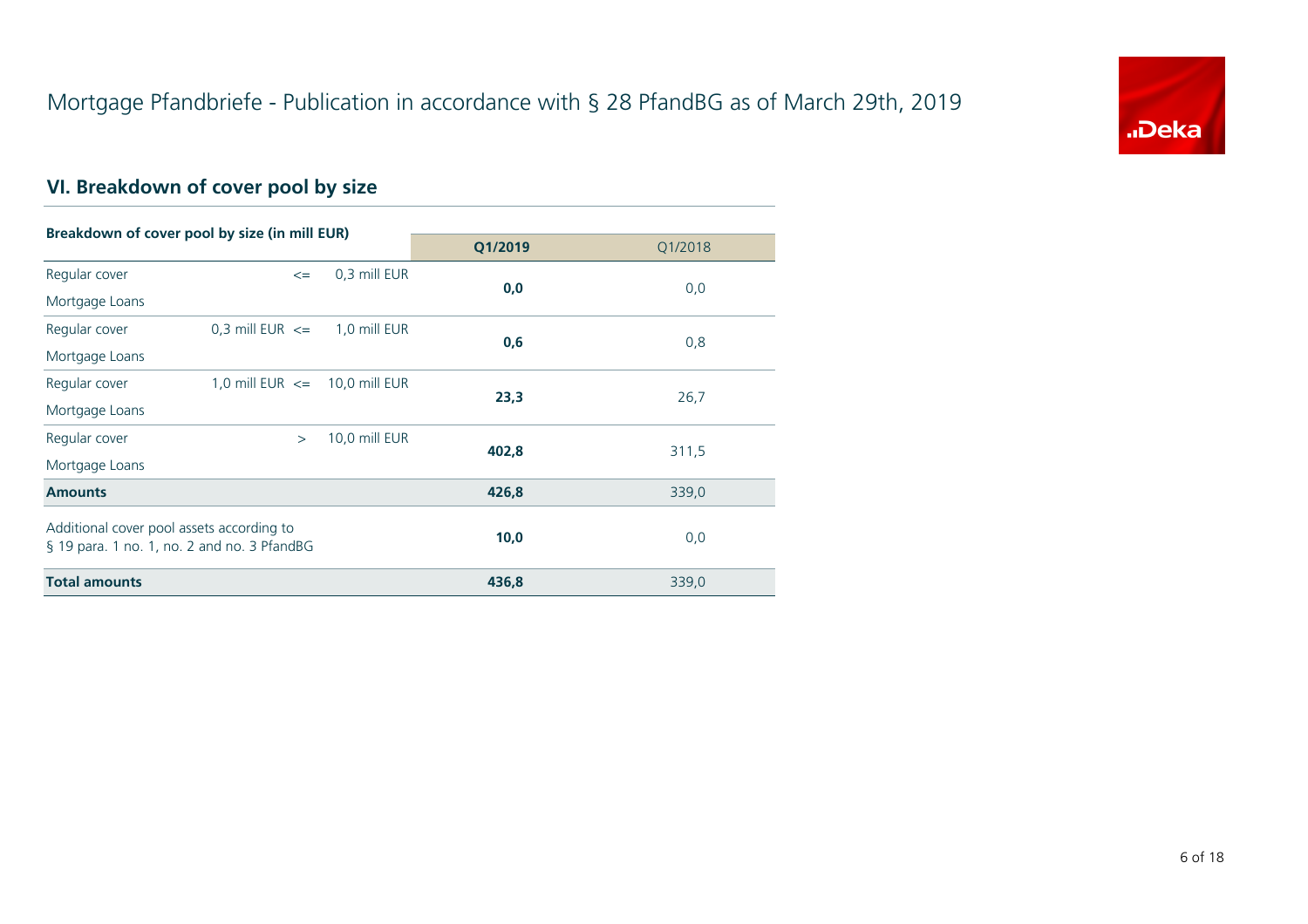

#### **VII. Fixed-interest rate assets**

| Total amounts of fixed-interest assets<br>(nominal and percentage values) | <b>Total amounts in mill EUR</b> |         | thereof: Nominal value of fixed<br>interest assets |         | thereof: Percentage of fixed<br>interest assets |         |
|---------------------------------------------------------------------------|----------------------------------|---------|----------------------------------------------------|---------|-------------------------------------------------|---------|
|                                                                           | O1/2019                          | 01/2018 | O1/2019                                            | 01/2018 | O1/2019                                         | 01/2018 |
| Outstanding Pfandbriefe                                                   | 79,5                             | 79.5    | 79.5                                               | 79.5    | 100.0 $%$                                       | 100,0%  |
| Public sector cover pool                                                  | 436.8                            | 349.0   | 375.9                                              | 265.9   | 86.1%                                           | 72,6 %  |

#### **VIII. Volume-weighted average maturity elapsed**

| Information on claims<br>according to § 12 PfandBG                                                                                                 | <b>Average in years</b> |         |  |  |
|----------------------------------------------------------------------------------------------------------------------------------------------------|-------------------------|---------|--|--|
|                                                                                                                                                    | Q1/2019                 | Q1/2018 |  |  |
| According to § 28 para. 1 no. 11 PfandBG:<br>Volume-weighted average of the maturity that<br>has elapsed since the loan was granted<br>(seasoning) | 3.5                     | 2.6     |  |  |

# **IX. Weighted average mortgage lending value**

| Information on claims<br>according to § 12 PfandBG                         | <b>Average in percent</b> |         |
|----------------------------------------------------------------------------|---------------------------|---------|
|                                                                            | O1/2019                   | Q1/2018 |
| According to § 28 para. 2 no.3 PfandBG:<br>Weighted mortgage lending value | 58.1                      | 56.1    |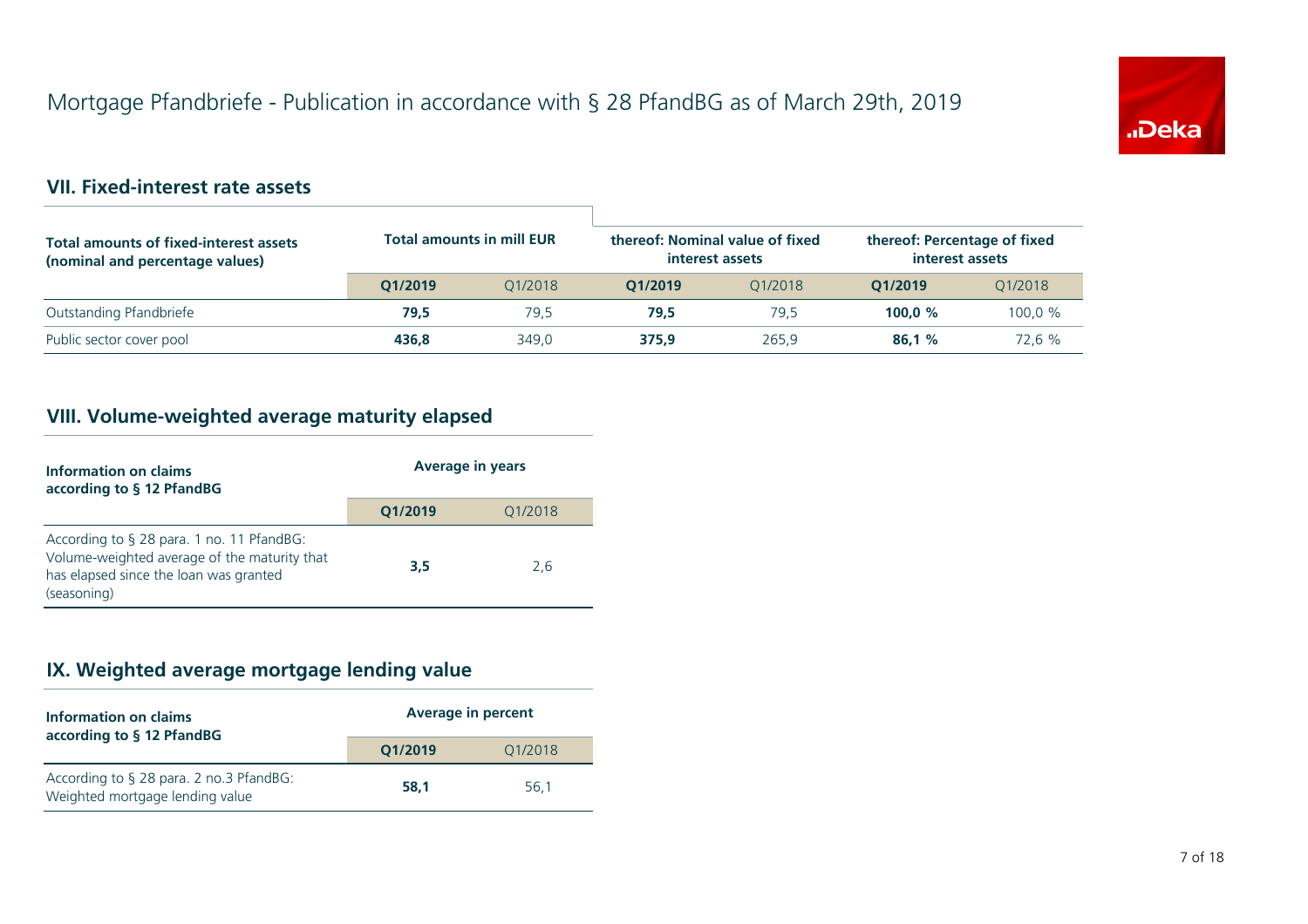

# **X. Additional cover pool assets**

| Additional cover pool assets according to                                                                                                 |               |         | <b>Total amounts in mill EUR</b> |         |                                                                                                 |         |                                                                                                                                    |
|-------------------------------------------------------------------------------------------------------------------------------------------|---------------|---------|----------------------------------|---------|-------------------------------------------------------------------------------------------------|---------|------------------------------------------------------------------------------------------------------------------------------------|
| § 19 para. 1 no. 1, no. 2 and no. 3 PfandBG                                                                                               |               | Q1/2019 | Q1/2018                          |         |                                                                                                 |         |                                                                                                                                    |
|                                                                                                                                           |               | 10,0    | 10,0                             |         |                                                                                                 |         |                                                                                                                                    |
| Thereof additional cover pool assets<br>according to § 28 para. 1 no. 4                                                                   |               |         | <b>Total amounts in mill EUR</b> |         |                                                                                                 |         |                                                                                                                                    |
| in conjunction with § 19 para. 1 no. 1 PfandBG                                                                                            |               | Q1/2019 | Q1/2018                          |         |                                                                                                 |         |                                                                                                                                    |
|                                                                                                                                           |               | 0,0     | 0,0                              |         |                                                                                                 |         |                                                                                                                                    |
| Thereof additional cover pool assets<br>according to § 28 para. 1 no. 5<br>in conjunction with § 19 para. 1 no. 2 PfandBG                 |               |         | <b>Total amounts in mill EUR</b> |         | thereof: Exposure in covered bonds<br>according to Article 129 Regulation<br>(EU) No 575/2013   |         |                                                                                                                                    |
| based in                                                                                                                                  | Code<br>$(*)$ | Q1/2019 | O1/2018                          | O1/2019 | Q1/2018                                                                                         |         |                                                                                                                                    |
| Germany                                                                                                                                   | DE            | 0,0     | 0,0                              | 0,0     | 0,0                                                                                             |         |                                                                                                                                    |
| <b>Total amounts</b>                                                                                                                      |               | 0,0     | 0,0                              | 0,0     | 0,0                                                                                             |         |                                                                                                                                    |
| Thereof additional cover pool assets<br>according to § 28 para. 1 no. 6<br>in conjunction with § 19 para. 1 no. 2 and 3<br><b>PfandBG</b> |               |         | <b>Total amounts in mill EUR</b> |         | thereof: Exposure in bonds<br>according to § 20 para. 1 PfandBG<br>(§ 19 para. 1 no. 3 PfandBG) |         | thereof: Cover pool assets according<br>to § 19 para. 1 no. 2 in conjunction<br>with § 4 para. 1 sentence 2 no. 1<br>and 2 PfandBG |
| based in                                                                                                                                  | Code<br>$(*)$ | Q1/2019 | Q1/2018                          | Q1/2019 | Q1/2018                                                                                         | Q1/2019 | Q1/2018                                                                                                                            |
| Germany                                                                                                                                   | DE            | 10,0    | 10,0                             | 0,0     | 0,0                                                                                             | 10.0    | 10,0                                                                                                                               |
| <b>Total amounts</b>                                                                                                                      |               | 10,0    | 10,0                             | 0,0     | 0,0                                                                                             | 10,0    | 10,0                                                                                                                               |

(\*) Remark: The terms of country codes are based on the two-letter ISO-Codes defined in 'ISO 3166 alpha-2', published by the International Organization for Standardization (ISO).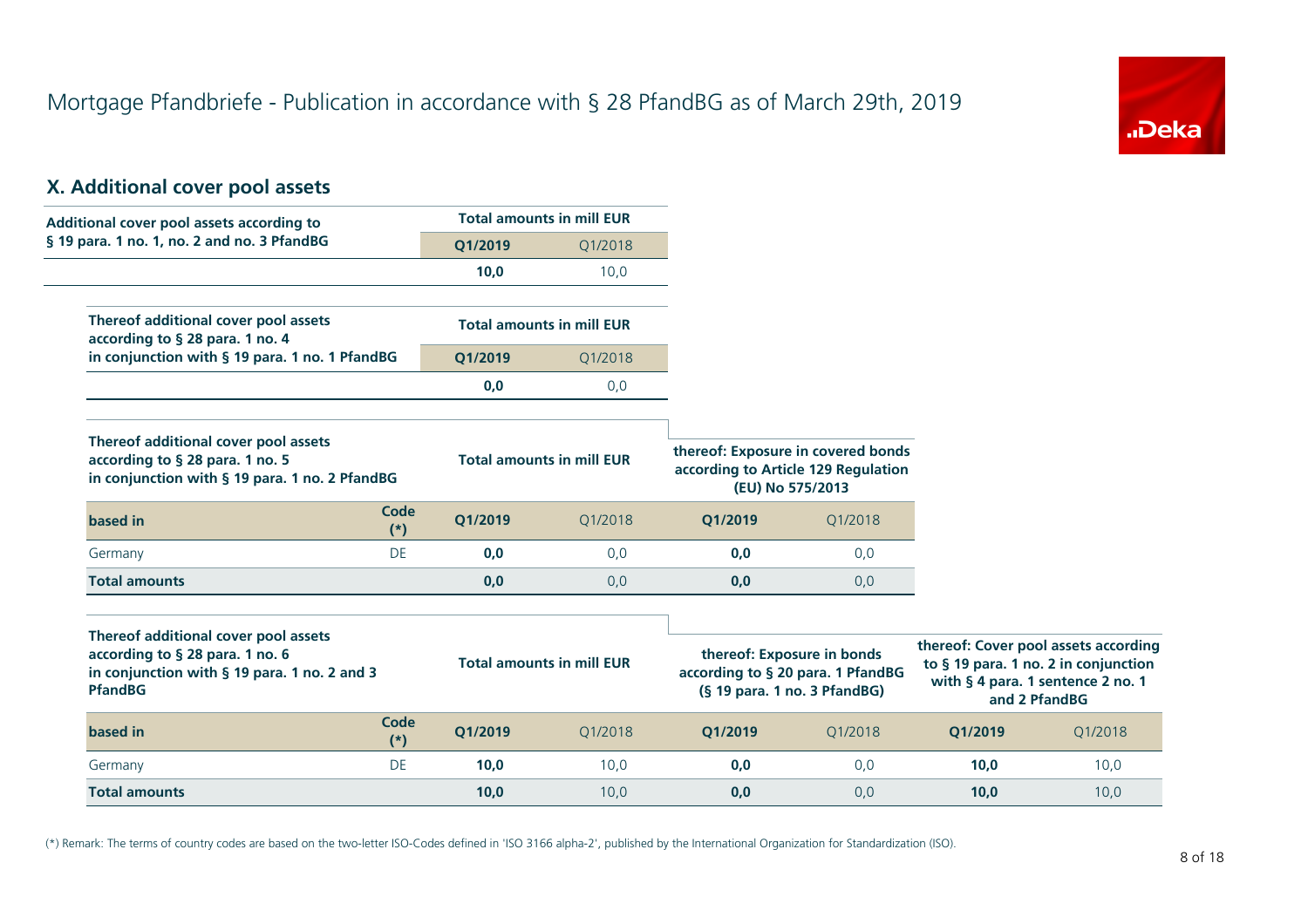

# **XI. Exceedances**

| Information according to $\S$ 28 para. 1                                                                            | <b>Total amounts in mill EUR</b> |         |  |
|---------------------------------------------------------------------------------------------------------------------|----------------------------------|---------|--|
| no. 7 and no. 8 PfandBG                                                                                             | O1/2019                          | 01/2018 |  |
| Cover pool assets that exceed the limits of<br>§ 13 para. 1 PfandBG<br>$(S$ 28 para. 1 no. 7 PfandBG)               | 0,0                              | 0,0     |  |
| Cover pool assets that exceed the limits of<br>§ 19 para. 1 no. 2 PfandBG<br>(§ 28 para. 1 no. 8 and no. 5 PfandBG) | 0,0                              | 0,0     |  |
| Cover pool assets that exceed the limits of<br>§ 19 para. 1 no. 3 PfandBG<br>(§ 28 para. 1 no. 8 and no. 6 PfandBG) | 0,0                              | 0,0     |  |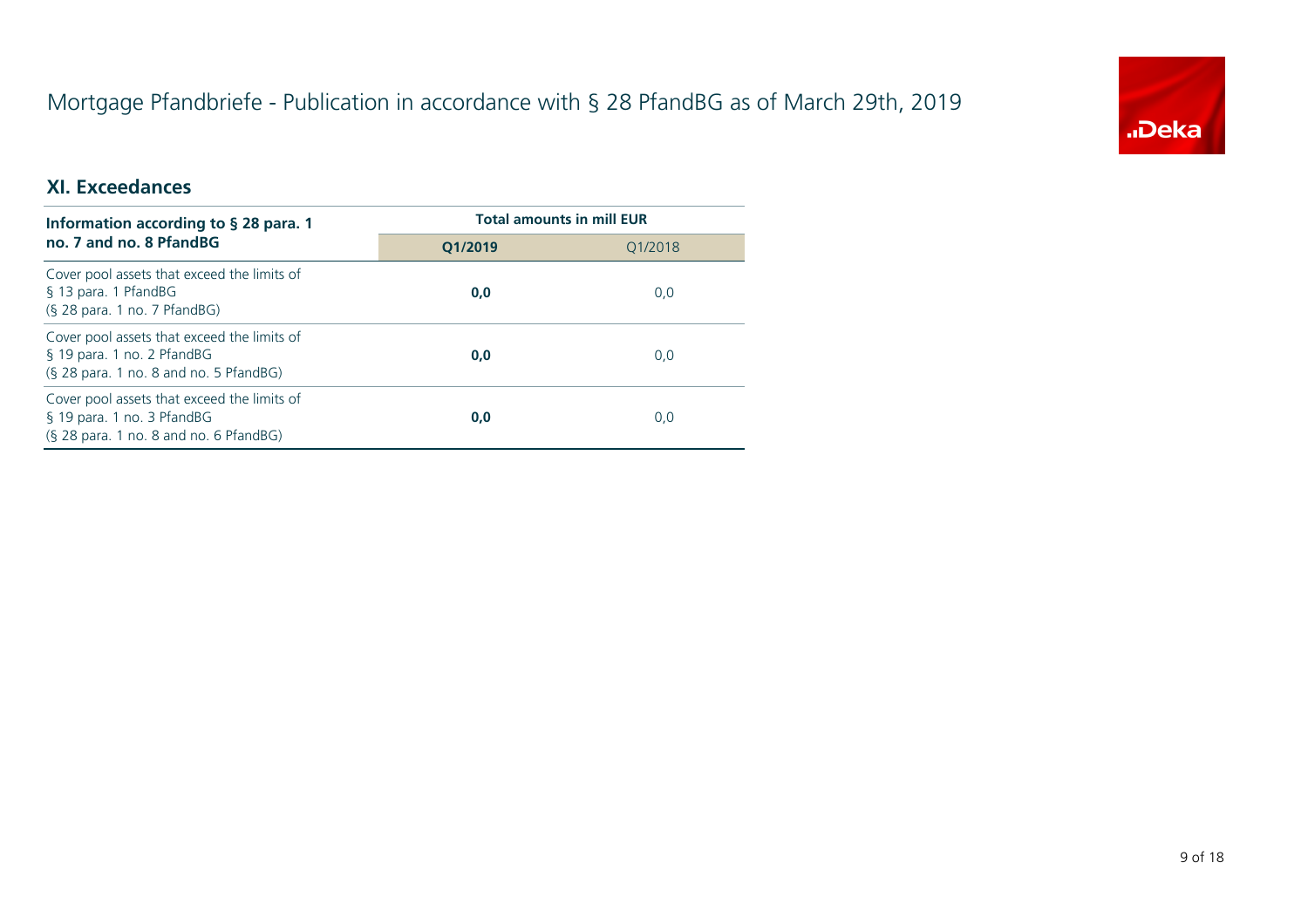

#### **XII. Breakdown of cover pool**

|                                                                                                      | <b>Commercial</b>   |         | <b>Residential</b>  |         |  |
|------------------------------------------------------------------------------------------------------|---------------------|---------|---------------------|---------|--|
| <b>Total amounts</b>                                                                                 | amounts in mill EUR |         | amounts in mill EUR |         |  |
|                                                                                                      | Q1/2019             | Q1/2018 | Q1/2019             | Q1/2018 |  |
| Condominiums                                                                                         | 0,0                 | 0,0     | 0,0                 | 0,0     |  |
| Single-/Two-family-houses                                                                            | 0,0                 | 0,0     | 0,0                 | 0,0     |  |
| Multi-family dwellings                                                                               | 0,0                 | 0,0     | 0,0                 | 0,0     |  |
| Office buildings                                                                                     | 280,8               | 221,5   | 0,0                 | 0,0     |  |
| Retail buildings                                                                                     | 43,8                | 21,2    | 0,0                 | 0,0     |  |
| Industrial buildings                                                                                 | 0,0                 | 0,0     | 0,0                 | 0,0     |  |
| Other commercial buildings                                                                           | 102,1               | 96,3    | 0,0                 | 0,0     |  |
| Buildings under construction not yet producing yield                                                 | 0,0                 | 0,0     | 0,0                 | 0,0     |  |
| <b>Building land</b>                                                                                 | 0,0                 | 0,0     | 0,0                 | 0,0     |  |
| <b>Amounts</b>                                                                                       | 426,8               | 339,0   | 0,0                 | 0,0     |  |
| Additional cover pool assets (statutory overcollateralization /<br>safeguarding liquidity inclusive) | 10,0                | 10,0    | 0,0                 | 0,0     |  |
| <b>Total amounts</b>                                                                                 | 436,8               | 349,0   | 0,0                 | 0,0     |  |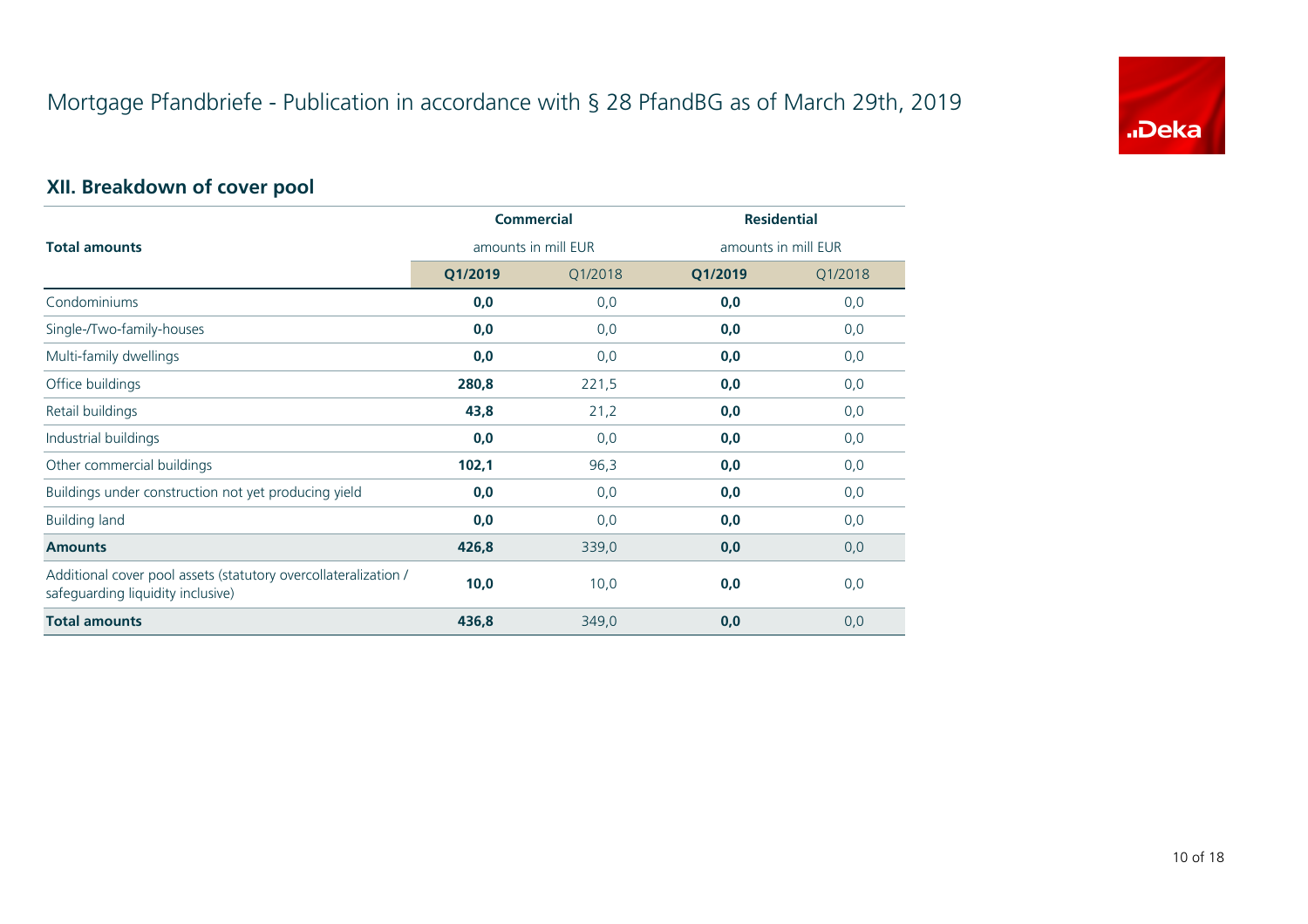

#### **XII. Breakdown of cover pool**

|                                                                                                      | <b>Commercial</b>   |         | <b>Residential</b>  |         |  |
|------------------------------------------------------------------------------------------------------|---------------------|---------|---------------------|---------|--|
| <b>Germany</b>                                                                                       | amounts in mill EUR |         | amounts in mill EUR |         |  |
|                                                                                                      | Q1/2019             | Q1/2018 | Q1/2019             | Q1/2018 |  |
| Condominiums                                                                                         | 0,0                 | 0,0     | 0,0                 | 0,0     |  |
| Single-/Two-family-houses                                                                            | 0,0                 | 0,0     | 0,0                 | 0,0     |  |
| Multi-family dwellings                                                                               | 0,0                 | 0,0     | 0,0                 | 0,0     |  |
| Office buildings                                                                                     | 106,1               | 106,1   | 0,0                 | 0,0     |  |
| Retail buildings                                                                                     | 0,0                 | 21,2    | 0,0                 | 0,0     |  |
| Industrial buildings                                                                                 | 0,0                 | 0,0     | 0,0                 | 0,0     |  |
| Other commercial buildings                                                                           | 102,1               | 96,3    | 0,0                 | 0,0     |  |
| Buildings under construction not yet producing yield                                                 | 0,0                 | 0,0     | 0,0                 | 0,0     |  |
| <b>Building land</b>                                                                                 | 0,0                 | 0,0     | 0,0                 | 0,0     |  |
| <b>Amounts</b>                                                                                       | 208,3               | 223,6   | 0,0                 | 0,0     |  |
| Additional cover pool assets (statutory overcollateralization /<br>safeguarding liquidity inclusive) | 10,0                | 10,0    | 0,0                 | 0,0     |  |
| <b>Total amounts</b>                                                                                 | 218,3               | 233,6   | 0,0                 | 0,0     |  |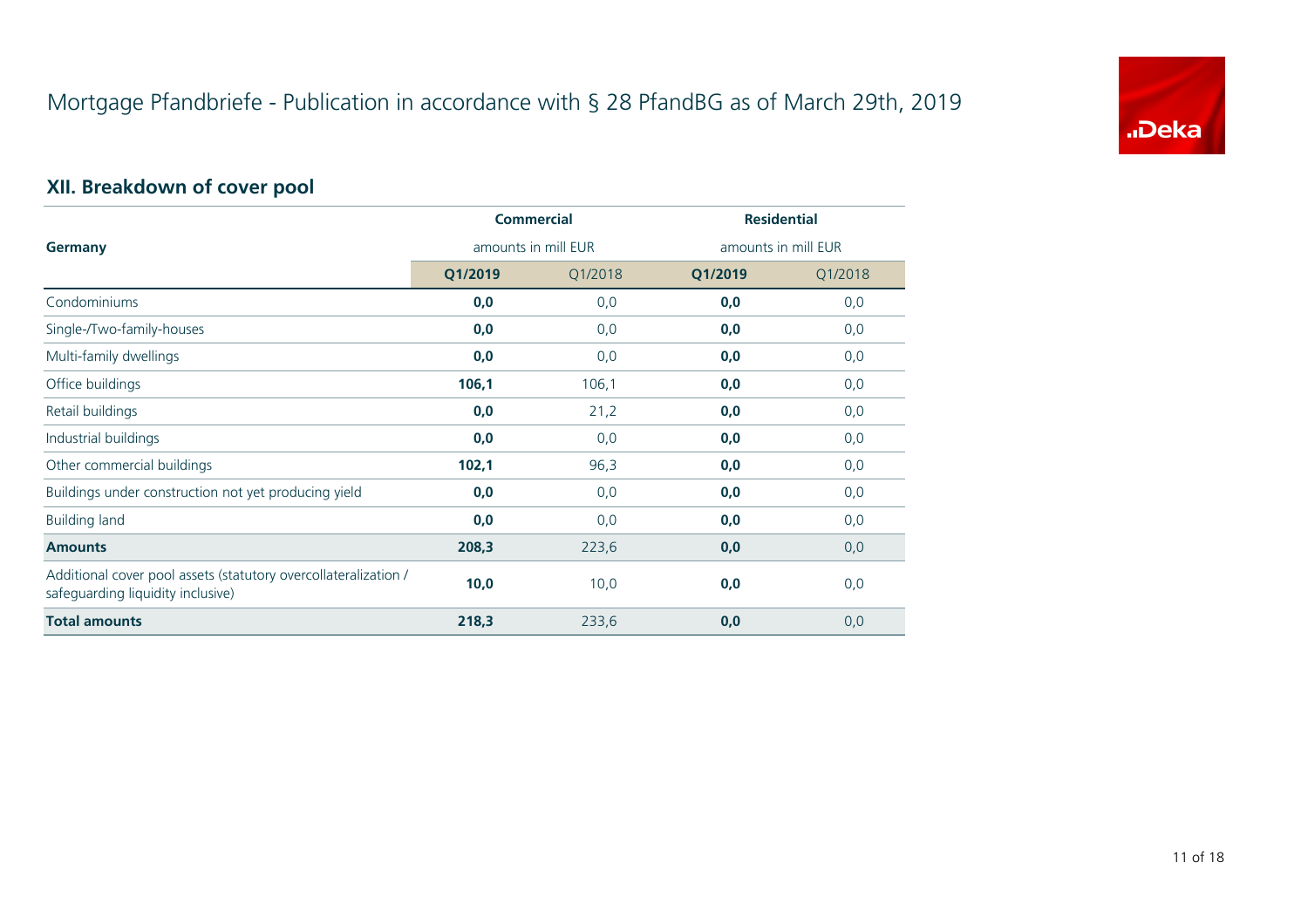

#### **XII. Breakdown of cover pool**

|                                                                                                      | <b>Commercial</b>   |         | <b>Residential</b>  |         |  |
|------------------------------------------------------------------------------------------------------|---------------------|---------|---------------------|---------|--|
| <b>France</b>                                                                                        | amounts in mill EUR |         | amounts in mill EUR |         |  |
|                                                                                                      | Q1/2019             | Q1/2018 | Q1/2019             | Q1/2018 |  |
| Condominiums                                                                                         | 0,0                 | 0,0     | 0,0                 | 0,0     |  |
| Single-/Two-family-houses                                                                            | 0,0                 | 0,0     | 0,0                 | 0,0     |  |
| Multi-family dwellings                                                                               | 0,0                 | 0,0     | 0,0                 | 0,0     |  |
| Office buildings                                                                                     | 174,6               | 115,3   | 0,0                 | 0,0     |  |
| Retail buildings                                                                                     | 43,8                | 0,0     | 0,0                 | 0,0     |  |
| Industrial buildings                                                                                 | 0,0                 | 0,0     | 0,0                 | 0,0     |  |
| Other commercial buildings                                                                           | 0,0                 | 0,0     | 0,0                 | 0,0     |  |
| Buildings under construction not yet producing yield                                                 | 0,0                 | 0,0     | 0,0                 | 0,0     |  |
| <b>Building land</b>                                                                                 | 0,0                 | 0,0     | 0,0                 | 0,0     |  |
| <b>Amounts</b>                                                                                       | 218,5               | 115,3   | 0,0                 | 0,0     |  |
| Additional cover pool assets (statutory overcollateralization /<br>safeguarding liquidity inclusive) | 0,0                 | 0,0     | 0,0                 | 0,0     |  |
| <b>Total amounts</b>                                                                                 | 218,5               | 115,3   | 0,0                 | 0,0     |  |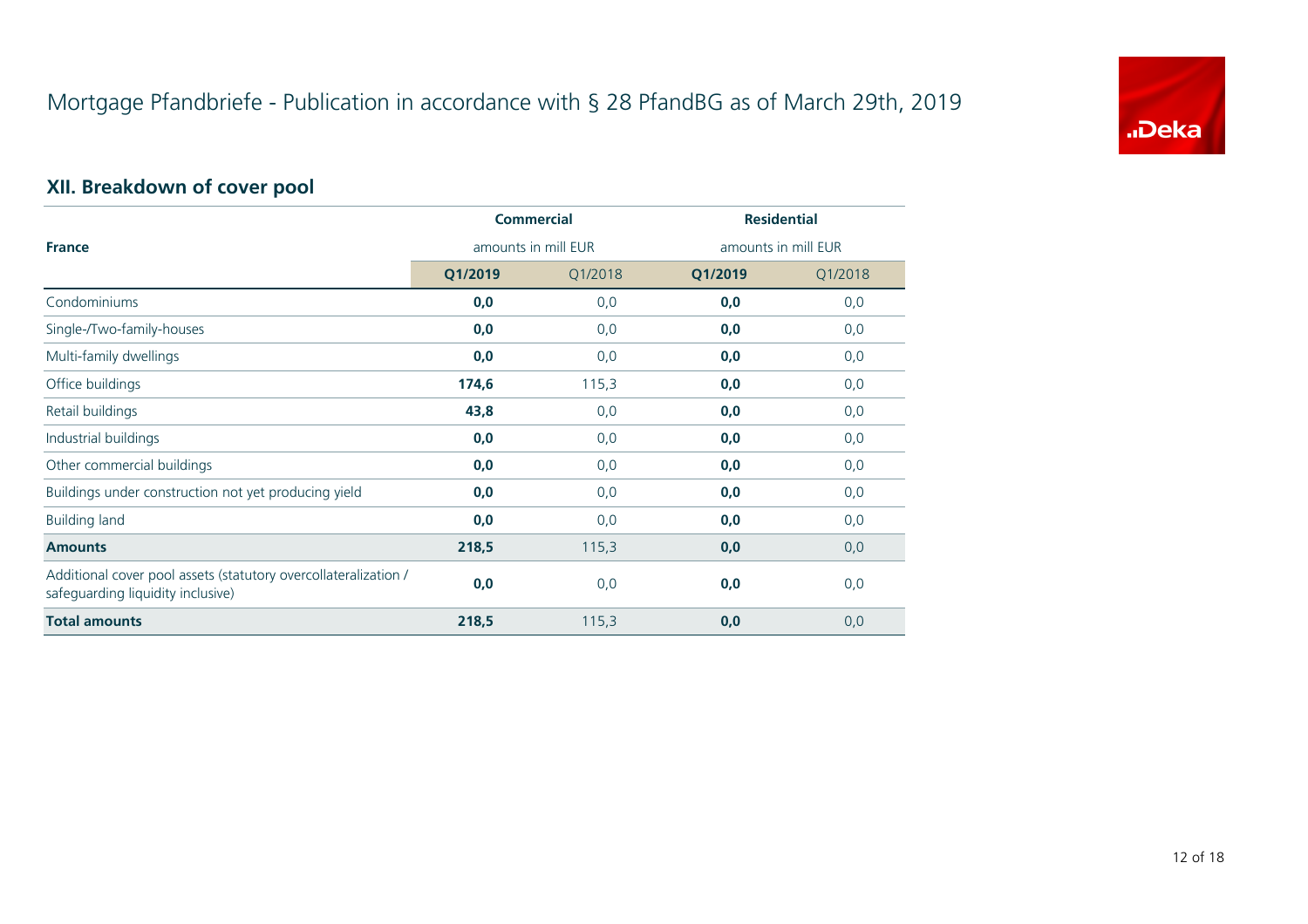

#### **XIII. Debts in arrears > 90 Days (in mill EUR)**

| <b>Geographical distribution</b> |               | <b>Total amounts in mill EUR</b> |         |  |
|----------------------------------|---------------|----------------------------------|---------|--|
| <b>Country</b>                   | Code<br>$(*)$ | Q1/2019                          | Q1/2018 |  |
| Germany                          | DE            | 0,0                              | 0,0     |  |
| France                           | <b>FR</b>     | 0,0                              | 0,0     |  |
| <b>Total amounts</b>             |               | 0,0                              | 0,0     |  |

#### **XIV. Total amounts of nonperforming assets, if at least 5% of each individual claim are non performing(in mill EUR)**

| <b>Geographical distribution</b> |               | <b>Total amounts in mill EUR</b> |         |  |
|----------------------------------|---------------|----------------------------------|---------|--|
| <b>Country</b>                   | Code<br>$(*)$ | Q1/2019                          | Q1/2018 |  |
| Germany                          | DE            | 0,0                              | 0,0     |  |
| France                           | <b>FR</b>     | 0,0                              | 0,0     |  |
| <b>Total amounts</b>             |               | 0,0                              | 0,0     |  |

(\*) Remark: The terms of country codes are based on the two-letter ISO-Codes defined in 'ISO 3166 alpha-2', published by the International Organization for Standardization (ISO).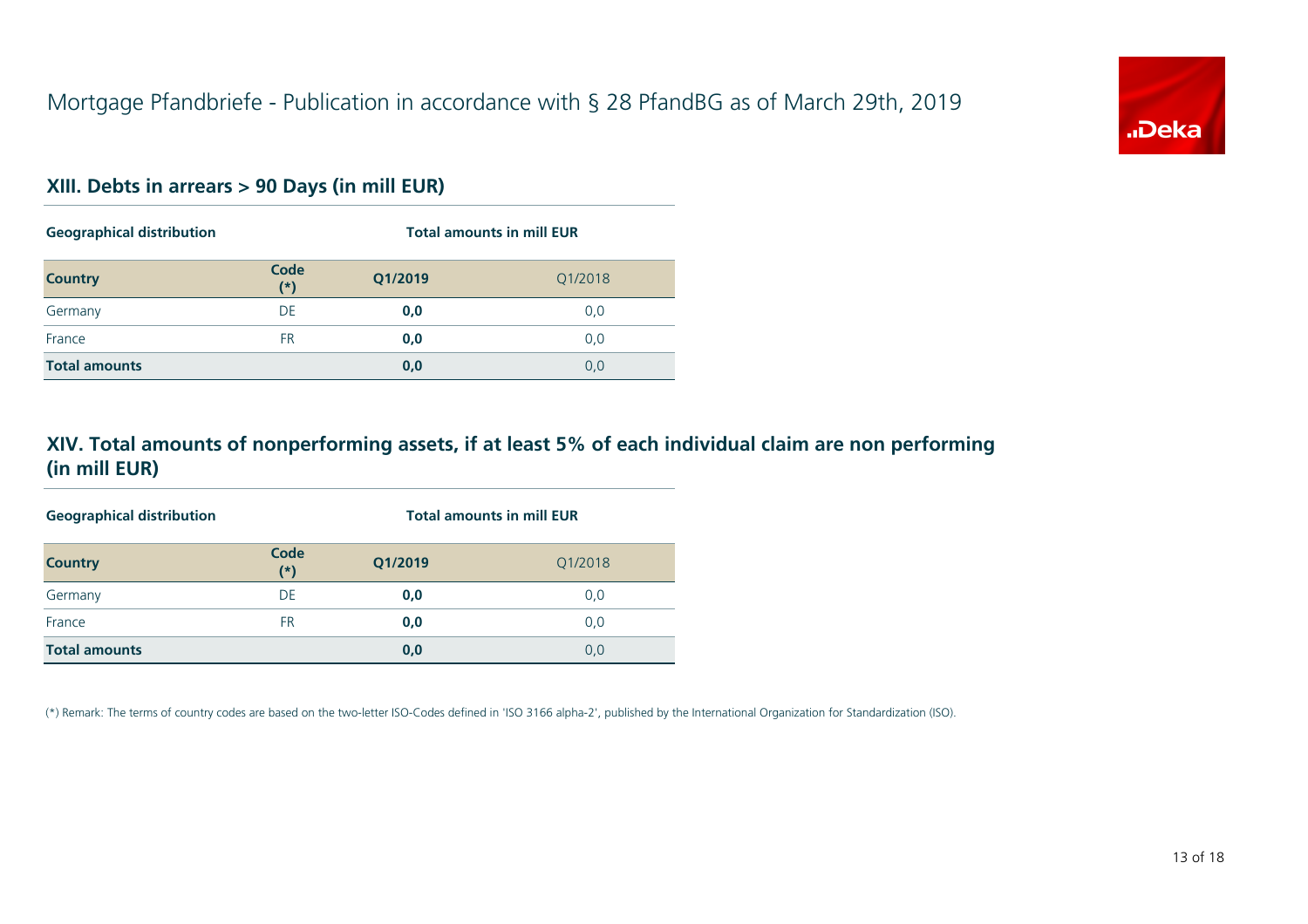

|                                    |             | Q1/2019 |
|------------------------------------|-------------|---------|
| WAL of cover pool (Total)          | in years    | 4.1     |
| Part of ECB elligble securities    | in mill EUR | 10,0    |
| Overcollateralisation by law (npv) | in $%$      | 2,0     |

| <b>Currency Exposure (nominal)</b> | in mill EUR | O1/2019 |
|------------------------------------|-------------|---------|
| EUR                                |             | 436,8   |

| <b>Current Rating of Pfandbrief (according to Rating Agency)</b> | Q1/2019          |
|------------------------------------------------------------------|------------------|
| Moody's                                                          | <b>Not rated</b> |
| <b>S&amp;P</b>                                                   | <b>Not rated</b> |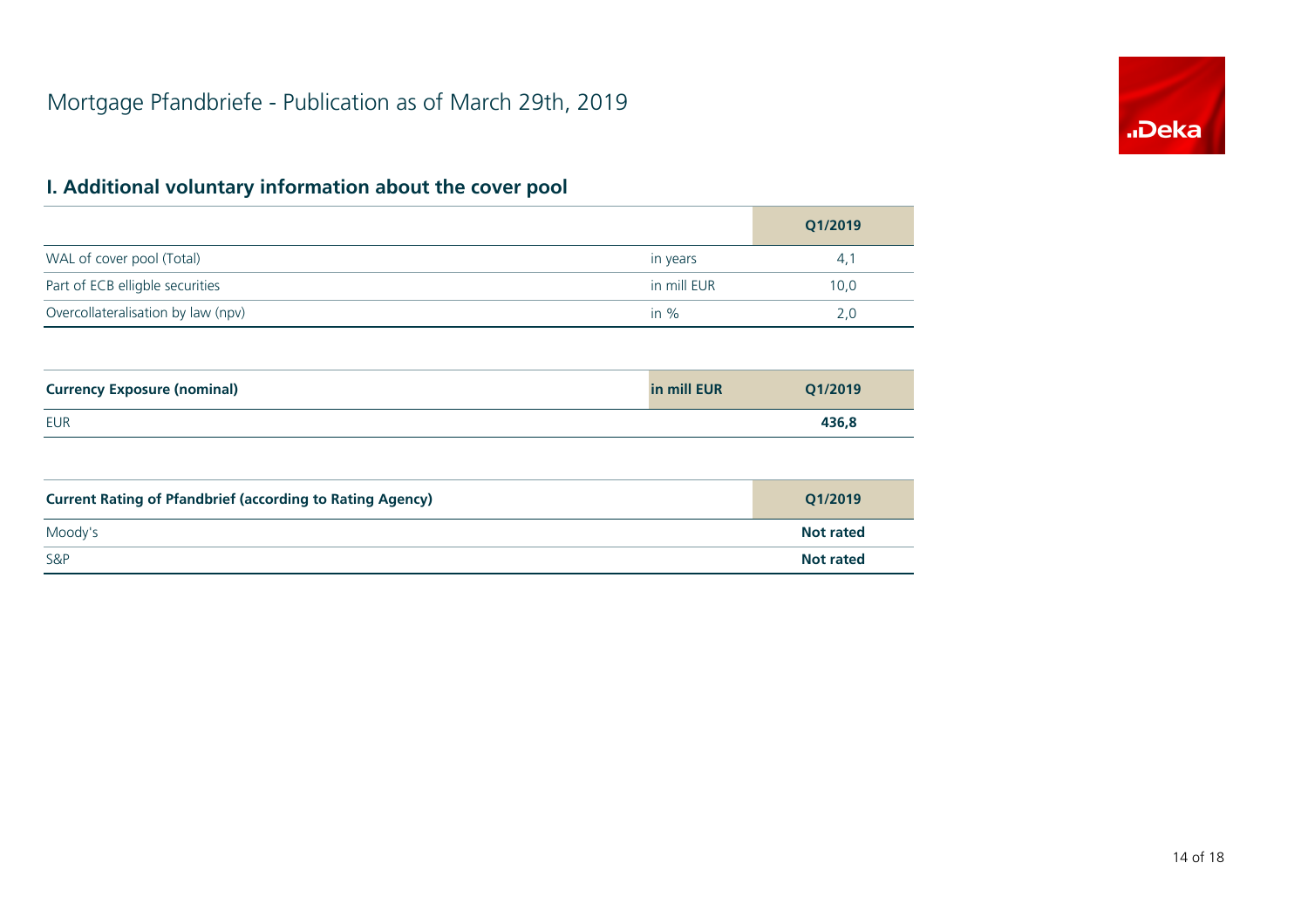

| Breakdown of claims agianst centralbanks and banks<br>according to section 25 para. 1 no. 5 by Credit Quality Step | in mill EUR | O1/2019 |
|--------------------------------------------------------------------------------------------------------------------|-------------|---------|
| Credit Quality Step 1                                                                                              |             | U.C     |
| Credit Quality Step 2                                                                                              |             | O.C     |

| <b>Derivates</b>                                          |              | O1/2019 |
|-----------------------------------------------------------|--------------|---------|
| Are derivatives included in the cover pool?               | Yes / No     | No.     |
| Dervatives in the cover pool (npv)                        | in mill EUR  |         |
| Type of swaps (I=intra-group, E=external, B=both, N=none) | (I, E, B, N) | N       |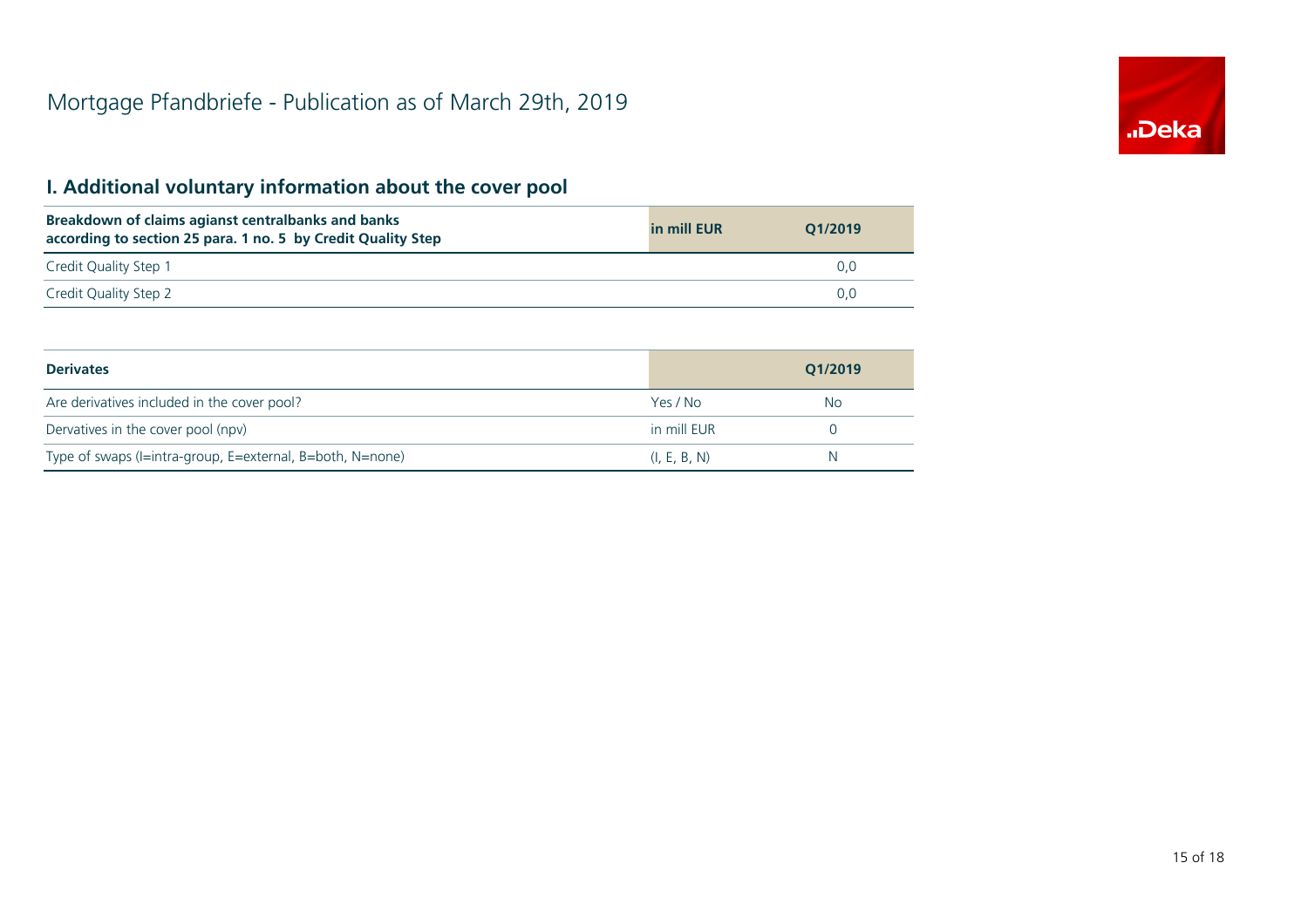

|                                                           | <b>Residential</b> | <b>Commercial</b> |       |
|-----------------------------------------------------------|--------------------|-------------------|-------|
| Loans $(*)$                                               | Q1/2019            | Q1/2019           |       |
| Number of loans                                           |                    | $\bf{0}$          | 21    |
| Number of borrowers                                       |                    | $\bf{0}$          | 13    |
| Total amount of loans granted to the 10 biggest borrowers | in mill EUR        | 0,0               | 371,8 |
| Number of properties                                      |                    | $\bf{0}$          | 21    |
| Part of owner occupied homes of cover assets              | in mill EUR        | 0,0               | 0,0   |
| Part of multi-family homes of cover assets                | in mill EUR        | 0,0               | 0,0   |

| Loans $(*)$                                                           |             | O1/2019             |  |
|-----------------------------------------------------------------------|-------------|---------------------|--|
| % of insured mortgages in the cover pool of total cover asstes        | in $%$      | 100,0%              |  |
| Are Insurances part of the cover pool?                                | Yes / No    | <b>Yes</b>          |  |
| Are guaranteed loans included in the cover pool?                      | Yes / No    | Not applicable (**) |  |
| % of quaranteed loans of total cover asstes                           | in $%$      | Not applicable (**) |  |
| Are self certified loans included in the cover pool?                  | Yes / No    | Not applicable (**) |  |
| Are limited certified loans included in the cover pool?               | Yes / No    | Not applicable (**) |  |
| % of non first lien mortgages in the cover pool of total cover assets | in $%$      | Not applicable (**) |  |
| Are ABS included in the cover pool?                                   | Yes / No    | Not applicable (**) |  |
| Part of interest only loans of total cover assets                     | in mill EUR | 295,3               |  |

(\*) Remark: Only regular cover pool assets are included.

(\*\*) Remark: Not applicable according to current legal situation.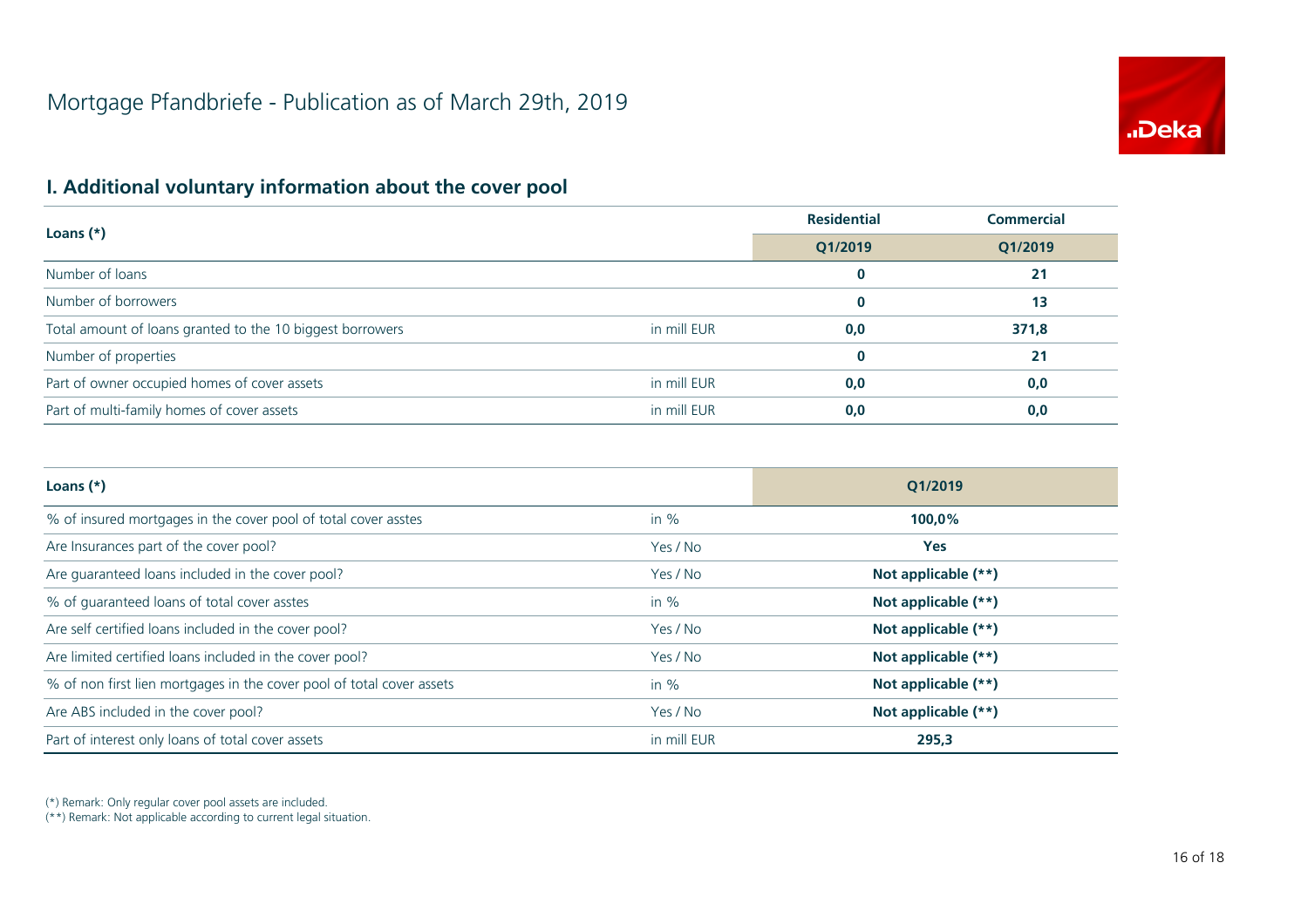

| Loan to Value (LTV) in buckets |        |     | in mill EUR | Q1/2019 |
|--------------------------------|--------|-----|-------------|---------|
| $> 0\%$                        | $\leq$ | 20% |             | 0,0     |
| $> 20\%$                       | $\leq$ | 30% |             | 0,0     |
| $> 30\%$                       | $\leq$ | 40% |             | 0,0     |
| $>40\%$                        | $\leq$ | 50% |             | 0,0     |
| $> 50\%$                       | $\leq$ | 60% |             | 426,8   |

| Loan seasoning in buckets<br>residential + commercial |              |            | in mill EUR | Q1/2019 |
|-------------------------------------------------------|--------------|------------|-------------|---------|
|                                                       | $\leq$       | 12 months  |             | 0,0     |
| 12 months                                             | $\leq$       | 24 months  |             | 0,0     |
| 24 months                                             | $\leq$       | 36 months  |             | 73,3    |
| 36 months                                             | $\leq$       | 60 months  |             | 353,4   |
| 60 months                                             | $\leq$       | 120 months |             | 0,0     |
| 120 months                                            | $\mathbf{I}$ |            |             | 0,0     |